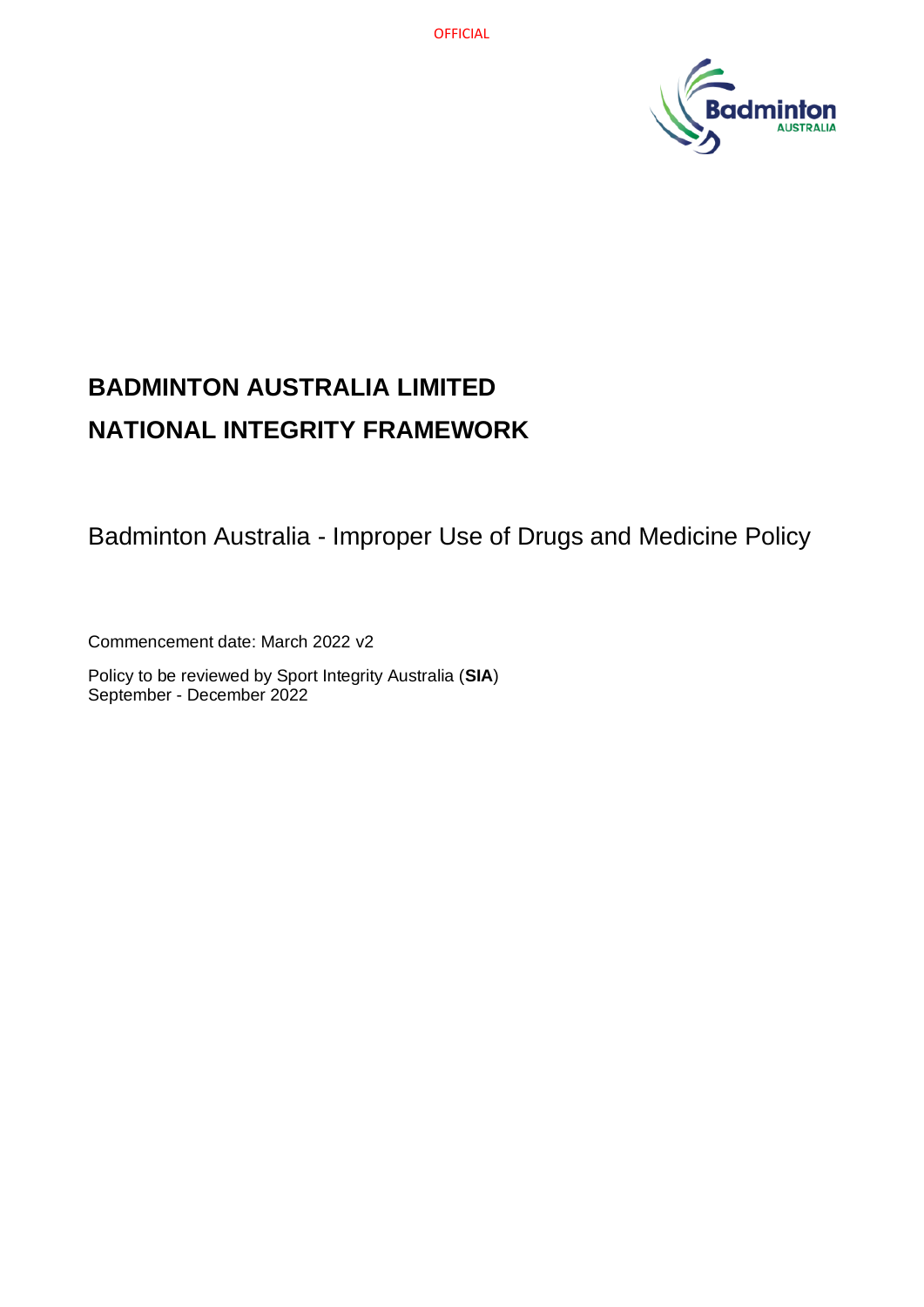# **TABLE OF CONTENTS**

| 1.  | <b>Definitions</b>                                         | 1                       |
|-----|------------------------------------------------------------|-------------------------|
| 2.  | <b>Jurisdiction</b>                                        | $\mathbf{3}$            |
| 3.  | <b>Obligations</b>                                         | $\overline{\mathbf{3}}$ |
| 3.1 | <b>Illegal Drugs</b>                                       | 3                       |
| 3.2 | <b>Sport Science and Sport Medicine Personnel</b>          | 3                       |
| 3.3 | <b>Medication</b>                                          | 4                       |
| 3.4 | <b>Injections</b>                                          | 4                       |
| 3.5 | <b>Supplements</b>                                         | 5                       |
| 4.  | <b>Prohibited Conduct</b>                                  | 5                       |
| 4.1 | <b>Prohibited Conduct of Relevant Persons</b>              | 5                       |
| 4.2 | <b>Prohibited Conduct of Relevant Athletes</b>             | 6                       |
| 4.3 | <b>Prohibited Conduct of Relevant Personnel</b>            | 6                       |
| 4.4 | <b>Prohibited Conduct of Relevant Organisations</b>        | 6                       |
| 5.  | <b>Additional Obligations</b>                              | 6                       |
| 5.1 | No publishing or transmitting certain Illegal Drug content | 6                       |
| 5.2 | <b>Reporting</b>                                           | 6                       |
| 6.  | <b>Complaints, Disputes &amp; Discipline Policy</b>        | 6                       |
| 7.  | <b>National Integrity Framework</b>                        | 6                       |
| 8.  | <b>Other Matters</b>                                       | $\overline{7}$          |
| 8.1 | Legitimate therapeutic purpose                             | $\overline{7}$          |
| 8.2 | <b>Patient confidentiality</b>                             | 7                       |
| 8.3 | <b>Lifesaving medical treatment</b>                        | $\overline{7}$          |
| 8.4 | <b>Support</b>                                             | 7                       |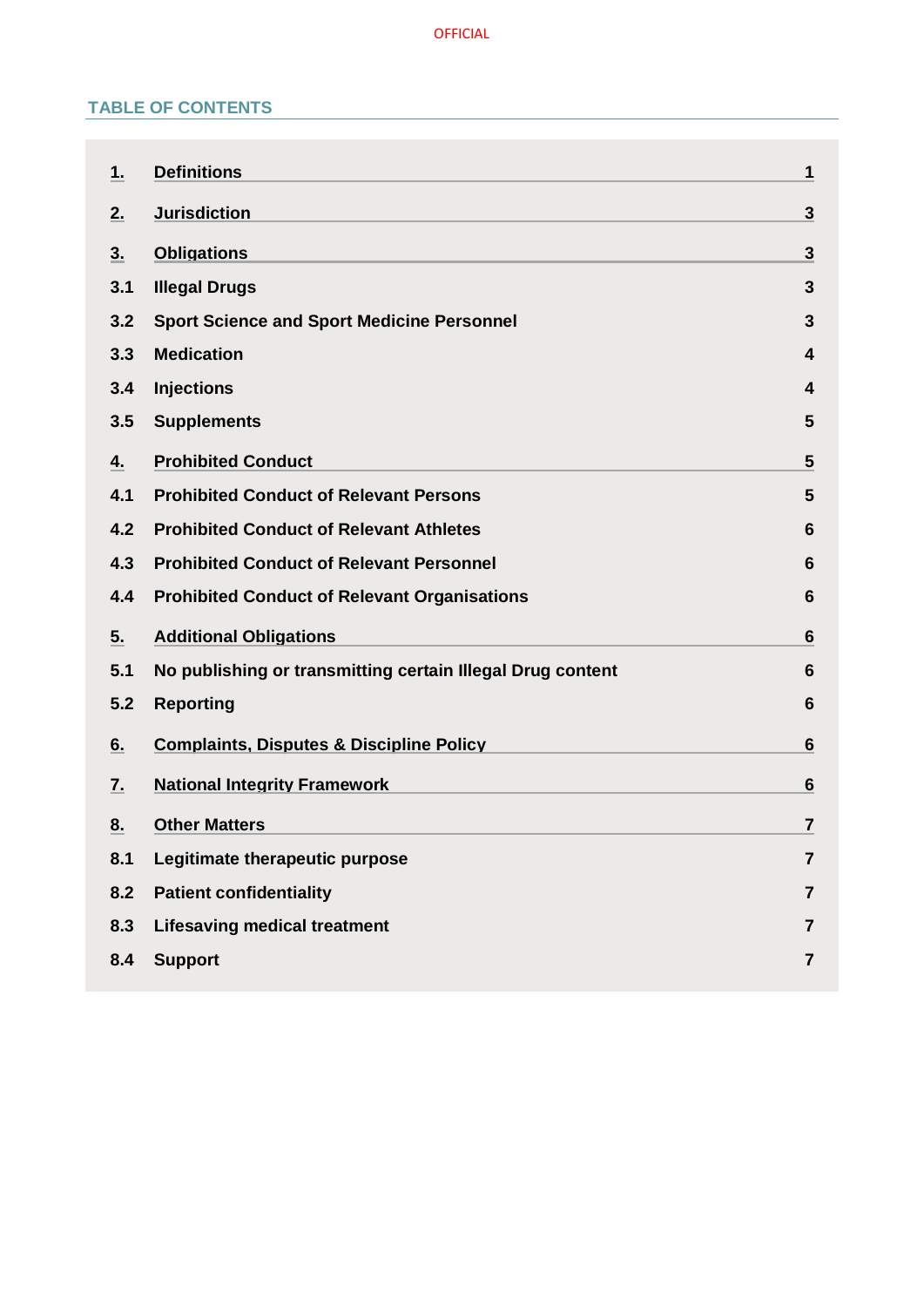#### **SUMMARY**

- There is an increasing concern about the improper use of drugs and medicine in sport.
- Badminton Australia Limited (BA) is committed to the health, safety and wellbeing of Relevant Persons and to providing a safe and clean environment for Participants in Badminton, including by ensuring that science and medicine services are provided to athletes by appropriately qualified and supervised staff that are subject to the National Integrity Framework.
- Illegal Drugs represent a widespread community problem and can pose a serious health issue for individuals. BA is aware of the availability and the prevalence of use of Illegal Drugs and seeks to deter Relevant Persons from the use of such substances.
- The use of Illegal Drugs has a significant impact on the culture of sporting environments and the performance of individuals. Such use also brings Participants, BA and Badminton into disrepute and does not provide a positive example for members of the community that may view our athletes as role models.
- The purpose of this Policy is to provide a framework to:
	- $\circ$  address and deter any unlawful distribution and use of Illegal Drugs in connection with Badminton;
	- $\circ$  aim to reduce the harm caused by Illegal Drugs to Relevant Persons and the broader community;
	- $\circ$  ensure that appropriately qualified personnel are appointed to provide science and medicine services to athletes within Badminton; and
	- o ensure that injections are only administered to athletes within Badminton as part of appropriate medical treatment.
- The Australia Institute of Sport (AIS) leads the sport sector in best practice for Sport Science and Sport Medicine and works collaboratively with Sport Integrity Australia in relation to compliance with policy and standards relating to Sport Science and Sport Medicine.

## <span id="page-2-0"></span>**1. DEFINITIONS**

 $\overline{\phantom{a}}$ 

Defined terms not otherwise defined in this Policy have the meaning given to them in the National Integrity Framework. In this Policy the following words have the corresponding meaning:

**AIS Sports Science Sports Medicine Practitioner Minimum Standards** mean the mandatory minimum standards for sports science and sports medicine staff and contractors engaged to deliver services in those disciplines as published and amended by the AIS from time to time and available [here.](https://www.ais.gov.au/position_statements#ais_sports_science_sports_medicine_practitioner_minimum_standards)

**Chief Medical Officer** is the Medical Practitioner appointed by BA to advise and lead medical services for Badminton. 1

**Health Professional** means a person who is listed as a health professional with the Australian Health Practitioner Regulatory Agency.

<sup>1</sup> This Policy does not require BA to appoint a Chief Medical Officer, however BA will still be required to fulfil some of the corresponding duties of a Chief Medical Officer as specifically detailed in this Policy if one is not appointed.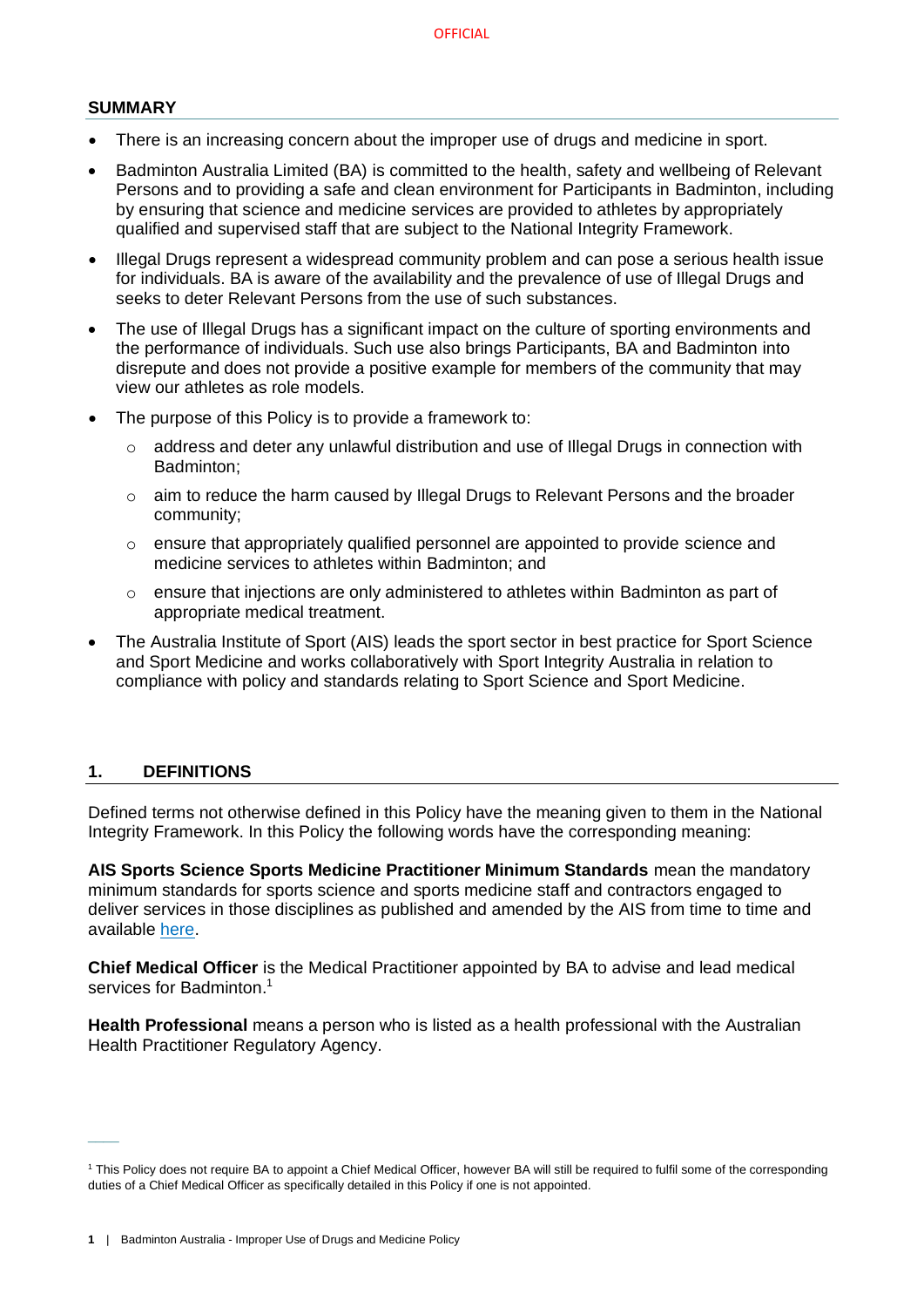**Health Professional authorised to administer injections** means a Health Professional who is permitted under their registration and scope of practice to perform an injection. This may include Medical Practitioners, pharmacists, dentists, nurses and paramedics currently registered with the relevant professional board in that field.

**Illegal Drug** means any substance listed under Schedule 9 and 10 of the current Commonwealth Poisons Standard, as well as any substance listed in [Schedule 1 of the Criminal Code](https://www.legislation.gov.au/Details/F2020C00785) Regulations [2019 \(CT\),](https://www.legislation.gov.au/Details/F2020C00785) as well as those substances howsoever proscribed under relevant state or territory legislation, as amended from time to time.

**Medical Practitioner** means a person registered in the medical doctor category by the Australian Health Practitioner Regulation Agency with no restrictions on practice.

**Medications** include substances that are classified by the Therapeutic Goods Administration (TGA) as a therapeutic good (listed under Schedules 1-8 of the current Commonwealth Poisons Standard), which are ingested, infused, inhaled, injected, inserted or absorbed by the human body. They may take the form of pills, tablets, capsules, liquids, creams, gels, injectable liquids, sprays, adhesive patches, infusions, inhaled powders, vapours or liquids, pessaries, or suppositories.

**Policy** means this Improper Use of Drugs and Medicine Policy.

**Possession** means the actual, physical Possession, or the constructive Possession of an Illegal Drug<sup>2</sup>.

**Prohibited Conduct** means conduct proscribed at clause [4.1](#page-6-2) of this Policy.

#### **Relevant Athlete** means:

- (a) International-Level Athletes which means Athletes who compete in sport at the international level, as determined by each International Federation, consistent with the International Standard for Testing and Investigations;
- (b) National-Level Athletes which means:
	- i. an Athlete in the Sport Integrity Australia CEO's Registered Testing Pool, National Testing Pool or Domestic Testing Pool; or
	- ii. an Athlete who participates in or prepares for a sporting event or sporting competition declared under clause 1.05A of the NAD scheme and published on the Sport Integrity Australia website.

## **Relevant Personnel** means:

- (a) Coaches;
- (b) Employees;
- (c) Medical Practitioners;
- (d) Officials;

 $\overline{\phantom{a}}$ 

- (e) Sports Science Sports Medicine Personnel;
- (f) Support Personnel; and

<sup>&</sup>lt;sup>2</sup> Constructive possession refers to a situation where a Relevant Person has no hands-on custody of Illegal Drugs but has knowledge of the location of Illegal Drugs and the ability to exercise control/or a degree of control over them. For example, if the Relevant Person have stored drugs stored in a safety deposit box. Whilst the Relevant Person does not have actual physical custody of the Illegal Drugs, they have knowledge of the location of the Illegal Drugs and the ability to exercise control over them. Thus, under the legal doctrine of constructive possession, the Relevant Person is still considered in possession of the contents of their safety deposit box.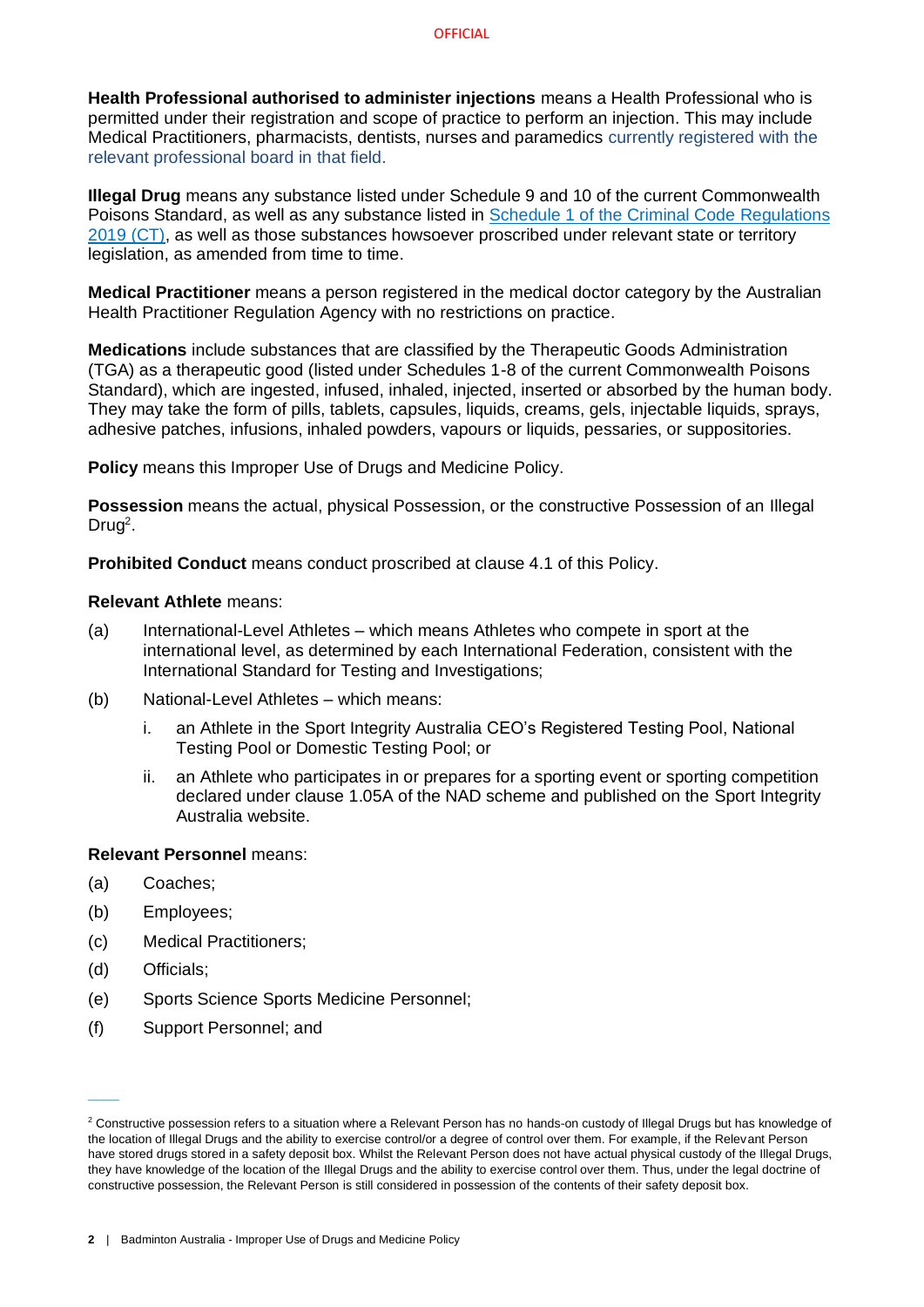(g) Any other person who has agreed to be bound by this Policy (other than an Athlete).

**Supplement** includes any synthetic or natural chemical in the form of a formulated food, a tablet, capsule, gummy, liquid, tincture, or powder that is ingested, infused, inhaled, injected, inserted or absorbed by the human body for the intended purpose of enhancing health and function, including athletic performance. This includes Dietary Supplements and Non-Compliant Supplements<sup>3</sup>.

**Dietary Supplement** includes any supplement which is ingested and is compliant with the Australia New Zealand Food Standards Code or the Therapeutic Goods Act.

**Non-Compliant Supplement** includes any supplement which is not a compliant medicine or food. Foods which are compliant with the Australia New Zealand Food Standards Code are excluded. Medicines which are compliant with the Therapeutic Goods Act are excluded.

**Traffic/Trafficking** means selling, giving, transporting, sending, delivering or distributing (or Possessing for any such purpose) an Illegal Drug (either physically or by any electronic or other means) by a Relevant Person to any third party; provided, however, this definition shall not include the actions of a "bona fide" Medical Practitioner involving an Illegal Drug used for genuine and legal therapeutic purposes or other acceptable justification.

**TUE** or **Therapeutic Use Exemption** means an exemption that allows an athlete to use, for therapeutic purposes only, an otherwise prohibited substance or method (of administering a substance).

**Use** means the utilisation, ingestion, injection, or consumption by any means whatsoever of any Illegal Drug.

## <span id="page-4-0"></span>**2. JURISDICTION**

This Policy applies to:

- (a) Relevant Persons; and
- <span id="page-4-1"></span>(b) Relevant Organisations.

## **3. OBLIGATIONS**

## <span id="page-4-2"></span>*3.1 Illegal Drugs*

 $\overline{\phantom{a}}$ 

Relevant Persons must not Use, Possess or Traffic Illegal Drugs.

## <span id="page-4-3"></span>*3.2 Sport Science and Sport Medicine Personnel*

BA and Badminton Organisations must, in the sports science and sports medicine fields:

- (a) only employ, or engage in a voluntary capacity, those individuals who:
	- (i) comply with the AIS Sports Science Sports Medicine Practitioner Minimum Standards; or
	- (ii) are a Chiropractor, Nurse, Osteopath or Paramedic who is registered with the Australian Health Practitioners Regulation Agency,

<sup>&</sup>lt;sup>3</sup> Sport Integrity Australia advises that no supplement is free from anti-doping risk.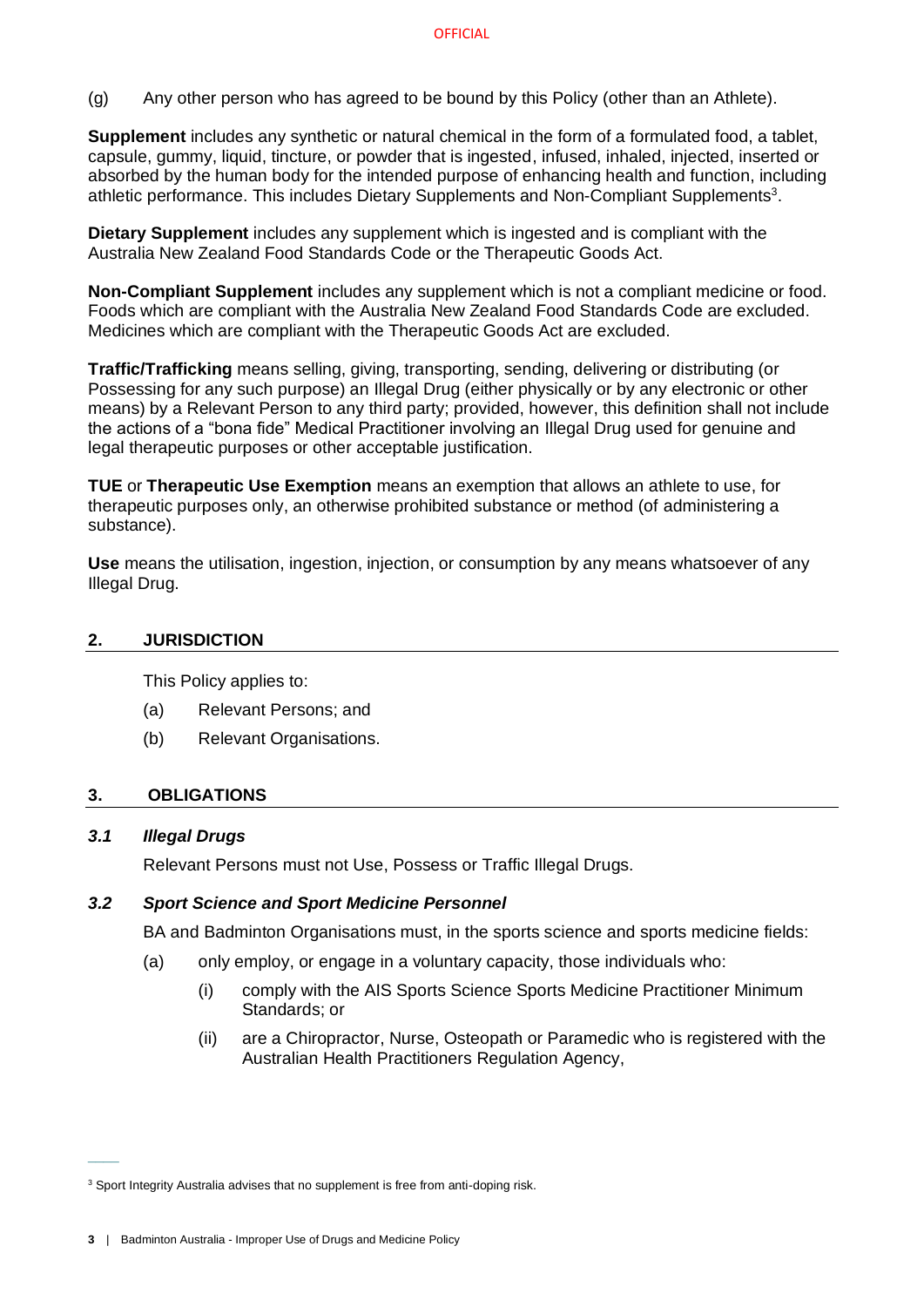to work with Relevant Athletes;

- (b) employ or engage such individuals under a written document, which must incorporate compliance with the AIS Sports Science Sports Medicine Practitioner Minimum Standards as an obligation imposed on the relevant individual; and
- (c) ensure that educational or vocational qualifications, or applicable professional registrations, of all such individuals are verified, checked and recorded at least annually.

# <span id="page-5-0"></span>*3.3 Medication*

- (a) For Medications requiring a prescription, a Relevant Athlete must only use Medication prescribed to them personally and in the manner directed by a Medical Practitioner.
- (b) Relevant Athletes should refer to Global DRO website [here](https://globaldro.com/AU/search) or the Sport Integrity Australia App to assist them to determine whether Medications (prescription and non-prescription) are permitted for use in sport, have conditions associated with their use in sport or are prohibited. Medications with conditions or which are prohibited may be able to be taken if a TUE is sought and granted.
- (c) BA requires all Relevant Athletes to determine if they need an [in](https://www.sportintegrity.gov.au/resources/therapeutic-use-exemption/advance-therapeutic-use-exemption)[advance](https://www.sportintegrity.gov.au/resources/therapeutic-use-exemption/advance-therapeutic-use-exemption) or [retroactive](https://www.sportintegrity.gov.au/resources/therapeutic-use-exemption/retroactive-therapeutic-use-exemption) TUE by referring to the Sport Integrity Australia website [here.](https://www.sportintegrity.gov.au/resources/therapeutic-use-exemption) Once determined the Relevant Athlete should comply with the relevant requirements.
- (d) Relevant Athletes should notify the Chief Medical Officer or person nominated by BA when Medications have been provided/prescribed by a Medical Practitioner not appointed by the BA or Badminton Organisation.
- (e) Relevant Athletes must not use expired Medication.

# <span id="page-5-1"></span>*3.4 Injections*

 $\overline{\phantom{a}}$ 

- (a) Relevant Personnel or Relevant Athletes with a documented medical condition requiring the possession of injection equipment must notify the Chief Medical Officer or nominated person of their condition, and subsequently be listed on the BA or Badminton Organisation self-injection register.
- (b) If a Relevant Athlete is unable to self-inject (for example due to age, impairment or  $incapacity)$  then a carer<sup>4</sup> may also be listed on the self-injection register.
- <span id="page-5-2"></span>(c) Relevant Personnel and Relevant Athletes must not be in possession of any hypodermic needles or other injection equipment, unless:
	- (i) the individual is a Health Professional authorised to administer injections; or
	- (ii) the individual's possession has been authorised by the Chief Medical Officer or other Medical Practitioner and is listed on the BA or Badminton Organisation self-injection register
- <span id="page-5-3"></span>(d) Relevant Athletes must not self-inject any substance unless authorised to do so by the Chief Medical Officer or other Medical Practitioner for the treatment of a documented medical condition.
- <span id="page-5-4"></span>(e) Subject to clause 3.4(b), Relevant Athletes must not allow any person other than a Health Professional authorised to administer injections or authorised carer to administer an injection to them. Any such injection must only be administered by a

<sup>4</sup> Carers who are not the Relevant Athlete's parent or guardian must still obtain prior consent from a parent or guardian where required to do so by law or policy, including under the Child Safeguarding Policy.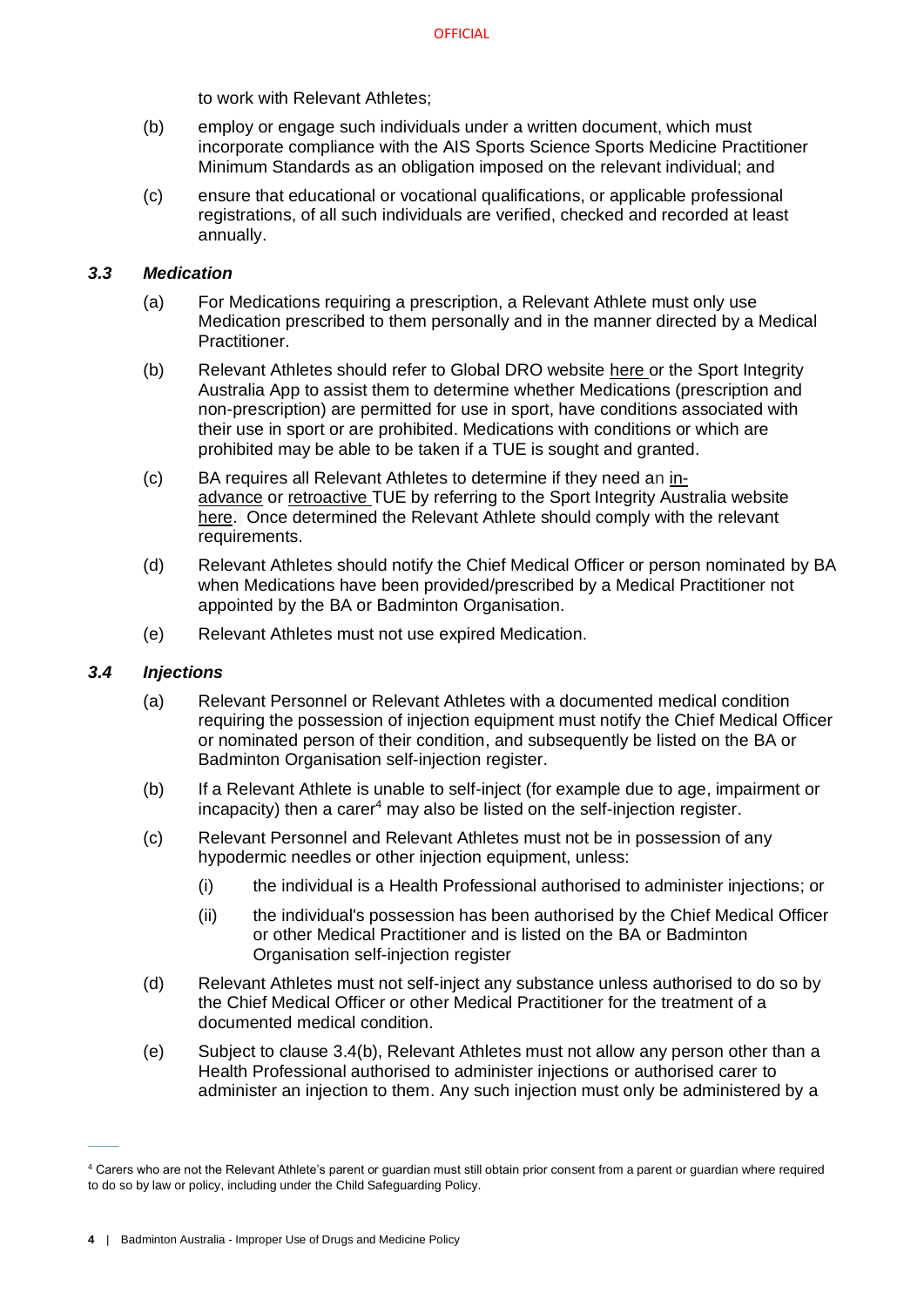Health Professional authorised to administer injections or the authorised carer for a purpose permitted under this Policy.

- <span id="page-6-4"></span>(f) Relevant Personnel must only administer injections to Relevant Athletes if:
	- (i) the Relevant Personnel is a Health Professional authorised to administer injections or is an authorised carer for the Relevant Athlete; and
	- (ii) the injection is for a purpose permitted under this Policy.
- (g) For the purposes of clauses 3.4(e) and (f), the only purposes permitted under this Policy are where an injection is medically required for:
	- (i) vaccination purposes;
	- (ii) treatment of a documented medical condition; or
	- (iii) investigation of a suspected medical condition.

# <span id="page-6-0"></span>*3.5 Supplements*

- (a) BA recognises that Dietary Supplements may be taken by Relevant Athletes and is committed to establishing a best practice approach and documented procedure for the use of Supplements, with a focus on safety and evidence-based use, given the risk that Supplements may contain substances included on the Prohibited List.
- (b) BA acknowledges the value of accredited third-party auditing programs to reduce the risk of Supplements containing substances included on the Prohibited List. BA warns that there is no quarantee that any Supplement is free from prohibited substances, despite any claims made by Supplement manufacturers or clearance by third party auditing companies.
- (c) BA adopts the AIS Sport Supplement Framework, which classifies Supplements into four categories according to their effectiveness, safety and current status on the Prohibited List and is available [here.](https://www.ais.gov.au/nutrition/supplements)
- (d) Supplements may only be used by Relevant Athletes in accordance with:
	- (i) this Policy; and
	- (ii) any documented procedure for the use of Supplements, as adopted by BA and Badminton Organisation from time to time.
- <span id="page-6-5"></span>(e) Relevant Personnel must not supply or provide Non-compliant Supplements to a Relevant Athlete.

## <span id="page-6-1"></span>**4. PROHIBITED CONDUCT**

# <span id="page-6-3"></span><span id="page-6-2"></span>*4.1 Prohibited Conduct of Relevant Persons*

A Relevant Person commits a breach of this Policy when they:

- (a) subject to clause [8.1:](#page-8-1)
	- (i) are convicted of any breach of a relevant state or territory or Commonwealth law relating to or involving an Illegal Drug; or
	- (ii) facilitate, administer, assist, aide, abet, encourage, induce, cover up or are in any way complicit in a breach of clauses [4.1\(a\)\(](#page-6-3)i), [4.2](#page-7-0) or [4.3;](#page-7-1) or
- (b) fail to report the matters outlined in clause [5.2.](#page-7-5)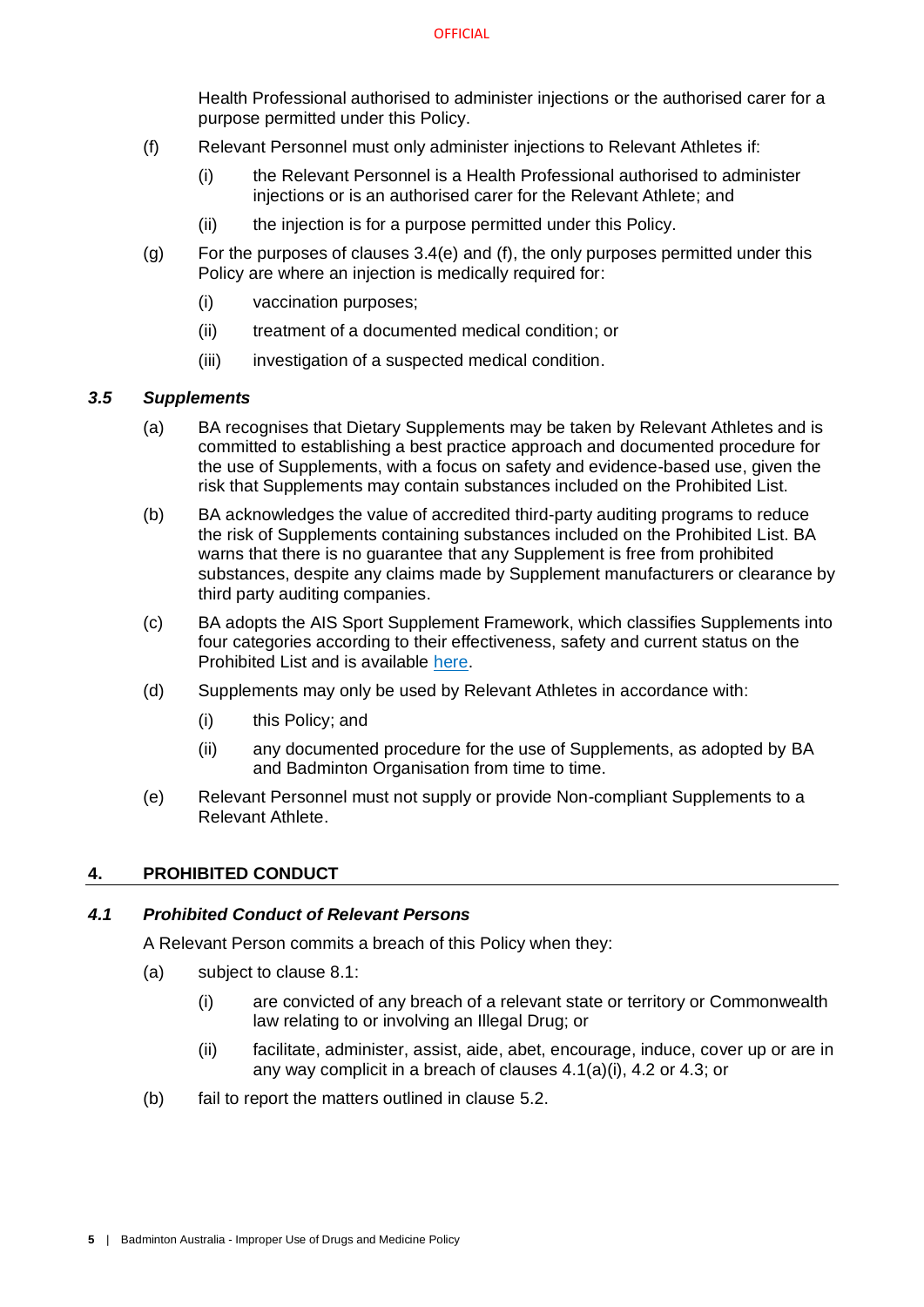# <span id="page-7-0"></span>*4.2 Prohibited Conduct of Relevant Athletes*

A Relevant Athlete commits a breach of this Policy when they:

- (a) use prescription or over the counter Medication in an unlawful manner; or
- (b) do not comply with clauses  $3.4(c)$ ,  $3.4(d)$ , or  $3.4(e)$ .

# <span id="page-7-1"></span>*4.3 Prohibited Conduct of Relevant Personnel*

A Relevant Personnel commits a breach of this Policy when they:

- (a) do not comply with clause  $3.4(c)$  or  $3.4(f)$ ;
- <span id="page-7-8"></span>(b) do not comply with clause [3.5\(e\);](#page-6-5) or
- (c) facilitate, assist, aide, abet, encourage, cover up or are in any way complicit in a breach of clause [4.3\(b\).](#page-7-8)

## <span id="page-7-2"></span>*4.4 Prohibited Conduct of Relevant Organisations*

A Relevant Organisation commits a breach of this Policy when they:

- (a) fail to report the matters outlined in clause [5.2;](#page-7-5) or
- (b) facilitate, assist, aide, abet, encourage, cover up or are in any way complicit in a breach of clause [4.2](#page-7-0) or [4.3.](#page-7-1)

## <span id="page-7-3"></span>**5. ADDITIONAL OBLIGATIONS**

## <span id="page-7-4"></span>*5.1 No publishing or transmitting certain Illegal Drug content*

Relevant Persons must not publish or transmit any content (e.g. a video showing Illegal Drugs being used) that advocates, condones, or encourages the involvement in or the Use of Illegal Drugs.

# <span id="page-7-5"></span>*5.2 Reporting*

Relevant Persons and Relevant Organisations must report any criminal activity or conduct that may amount to Prohibited Conduct under this Policy to Sport Integrity Australia and to any other entity as required by law.

## <span id="page-7-6"></span>**6. COMPLAINTS, DISPUTES & DISCIPLINE POLICY**

The Complaints, Disputes and Discipline Policy applies to any alleged Prohibited Conduct, including reports of breaches, of this Policy.

## <span id="page-7-7"></span>**7. NATIONAL INTEGRITY FRAMEWORK**

The National Integrity Framework applies to this Improper Use of Drugs and Medicine Policy. When interpreting this Policy, any provisions inconsistent with the National Integrity Framework apply to the extent of that inconsistency.